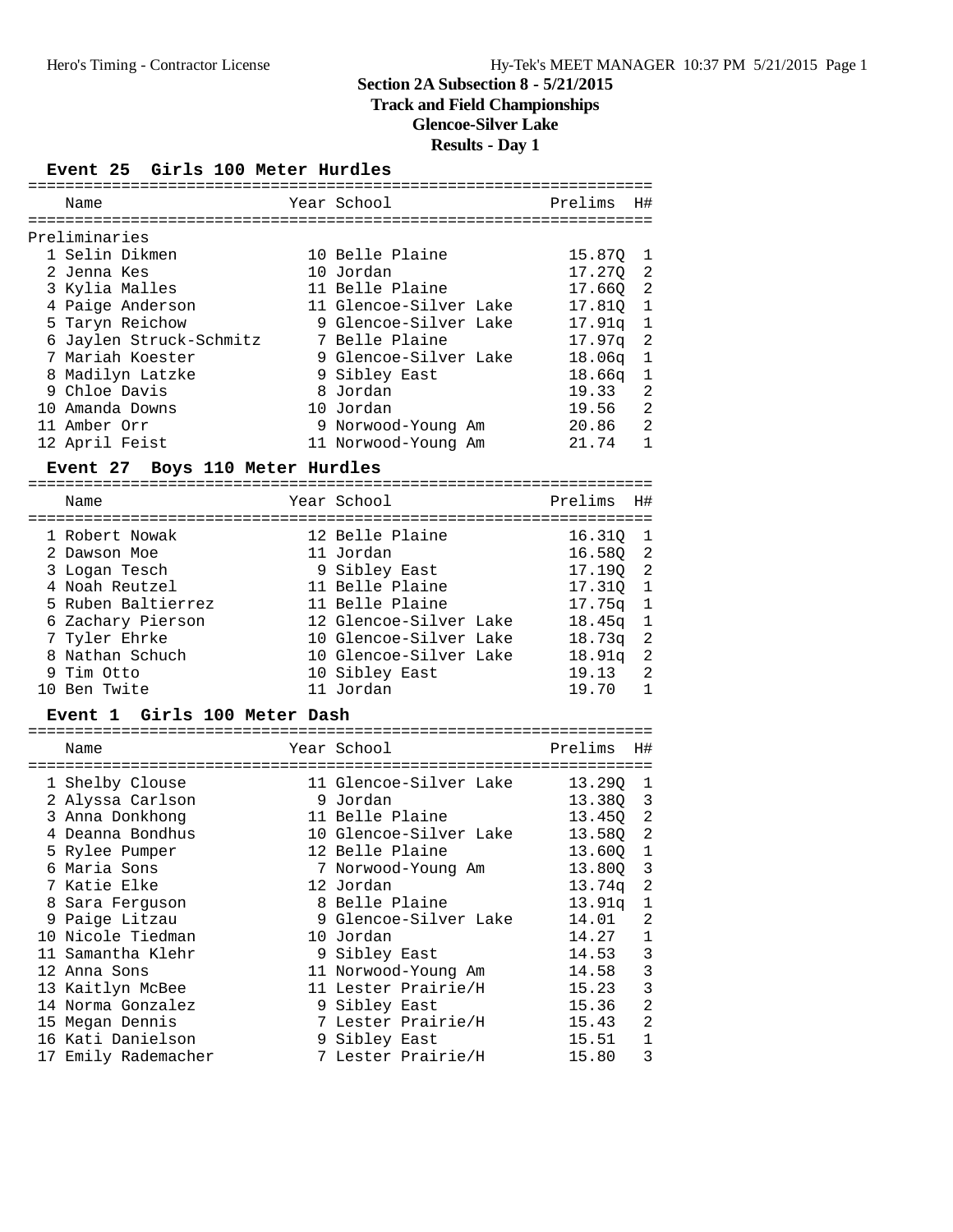# **Track and Field Championships**

# **Glencoe-Silver Lake**

### **Results - Day 1**

### **Event 3 Boys 100 Meter Dash**

| Name                                                             |                                                               |                 |   |                     |  |
|------------------------------------------------------------------|---------------------------------------------------------------|-----------------|---|---------------------|--|
| ====================<br>1 Ryan Wolke                             | =================================<br>12 Belle Plaine 11.580 1 |                 |   |                     |  |
| 2 Pisces Tek                                                     |                                                               |                 |   |                     |  |
| 3 Christian Bevins                                               | 11 Jordan                                                     | 12.040 2 12.037 |   |                     |  |
| 4 Dylan Melchert 11 Glencoe-Silver Lake 11.760 1                 |                                                               |                 |   |                     |  |
| 5 Marcus Walsh                                                   | 9 Belle Plaine 11.89Q 3                                       |                 |   |                     |  |
| 6 Samson Drentlaw                                                | 12 Jordan                                                     | 12.040 2 12.038 |   |                     |  |
| 7 Jack Larson                                                    | 10 Belle Plaine                                               | $12.00q$ 3      |   |                     |  |
| 8 Logan Gilbertson                                               | 11 Jordan                                                     | $12.03q$ 1      |   |                     |  |
| 9 Mason Ahlbrecht                         11 Glencoe-Silver Lake |                                                               | 12.27           | 2 |                     |  |
| 10 Benjamin Donnay                                               | 10 Glencoe-Silver Lake 12.35 3 12.344                         |                 |   |                     |  |
| 11 Mason Latzke                                                  | 12.35 1 12.350<br>11 Sibley East                              |                 |   |                     |  |
| 12 Jesus Rodriguez                                               | 9 Sibley East                                                 | 12.42           | 2 |                     |  |
| 13 Anthony Rice 11 Norwood-Young Am 12.70                        |                                                               |                 | 1 |                     |  |
| 14 Zac Latzke                                                    | 13.01<br>11 Sibley East                                       |                 | 3 |                     |  |
| 15 Chrisopher Hecksel 9 Lester Prairie/H 13.11                   |                                                               |                 | 2 |                     |  |
| 16 Sam Fuhrman                                                   | 11 Norwood-Young Am                                           | 13.29           | 2 |                     |  |
| 17 Zach Rademacher                                               | 9 Lester Prairie/H                                            | 17.87           |   |                     |  |
| -- Zach Nelson                                                   | 8 Lester Prairie/H                                            | DQ              |   | 3 Scratch Violation |  |

#### **Event 5 Girls 200 Meter Dash**

| Name                |  | Prelims                                                                                                                                                                                                                                                                                                          | H# |
|---------------------|--|------------------------------------------------------------------------------------------------------------------------------------------------------------------------------------------------------------------------------------------------------------------------------------------------------------------|----|
|                     |  |                                                                                                                                                                                                                                                                                                                  |    |
| 1 Selin Dikmen      |  | 26.890 2                                                                                                                                                                                                                                                                                                         |    |
| 2 Jenna Gatz        |  | 27.050 1                                                                                                                                                                                                                                                                                                         |    |
| 3 Taylor Kruger     |  | 27.970 1                                                                                                                                                                                                                                                                                                         |    |
| 4 Sunny Holzer      |  | 29.080 2                                                                                                                                                                                                                                                                                                         |    |
| 5 Rylee Whiteside   |  | $28.73q$ 1                                                                                                                                                                                                                                                                                                       |    |
| 6 Callie Raduenz    |  | $28.85q$ 1                                                                                                                                                                                                                                                                                                       |    |
| 7 Allison Leik      |  | $29.25q$ 1                                                                                                                                                                                                                                                                                                       |    |
| 8 Rachel Rettmann   |  | $29.28q$ 2                                                                                                                                                                                                                                                                                                       |    |
| 9 Mary Wenisch      |  | 29.61                                                                                                                                                                                                                                                                                                            | -2 |
| 10 Marlaina Chelman |  | 29.99                                                                                                                                                                                                                                                                                                            | -2 |
| 11 Rachael Popp     |  | 30.21                                                                                                                                                                                                                                                                                                            | 1  |
| 12 Samantha Klehr   |  | 31.00                                                                                                                                                                                                                                                                                                            | -2 |
| 13 Megan Feltmann   |  | 31.45                                                                                                                                                                                                                                                                                                            | 1  |
| 14 Kaitlyn McBee    |  | 33.15                                                                                                                                                                                                                                                                                                            | 2  |
| 15 Sadie Lane       |  | 34.89                                                                                                                                                                                                                                                                                                            | 2  |
|                     |  | Year School<br>10 Belle Plaine<br>11 Belle Plaine<br>10 Belle Plaine<br>10 Jordan<br>10 Jordan<br>12 Glencoe-Silver Lake<br>10 Jordan<br>8 Sibley East<br>9 Norwood-Young Am<br>10 Glencoe-Silver Lake<br>10 Glencoe-Silver Lake<br>9 Sibley East<br>9 Norwood-Young Am<br>11 Lester Prairie/H<br>10 Sibley East |    |

### **Event 7 Boys 200 Meter Dash**

| Name                                                                                                                                              | Year School                                                                                                                                                   | Prelims                                                                                | H#                                      |
|---------------------------------------------------------------------------------------------------------------------------------------------------|---------------------------------------------------------------------------------------------------------------------------------------------------------------|----------------------------------------------------------------------------------------|-----------------------------------------|
| 1 Kyle Beck<br>2 Ryan Wolke<br>3 Taylor Ponath<br>4 Patrick Kunkel<br>5 Ouentin Pickus<br>6 Mason Ponath<br>7 Agustin Mendoza<br>8 Scott Schwarze | 12 Glencoe-Silver Lake<br>12 Belle Plaine<br>12 Belle Plaine<br>12 Glencoe-Silver Lake<br>11 Jordan<br>10 Belle Plaine<br>12 Glencoe-Silver Lake<br>12 Jordan | 23.920 2<br>24.120 1<br>24.170 3<br>24.130 2<br>24.540 3<br>24.560<br>24.15g<br>24.24q | - 1<br>$\overline{2}$<br>$\overline{2}$ |
| 9 Caleb Wickham                                                                                                                                   | 11 Jordan                                                                                                                                                     | 25.05                                                                                  |                                         |
|                                                                                                                                                   |                                                                                                                                                               |                                                                                        |                                         |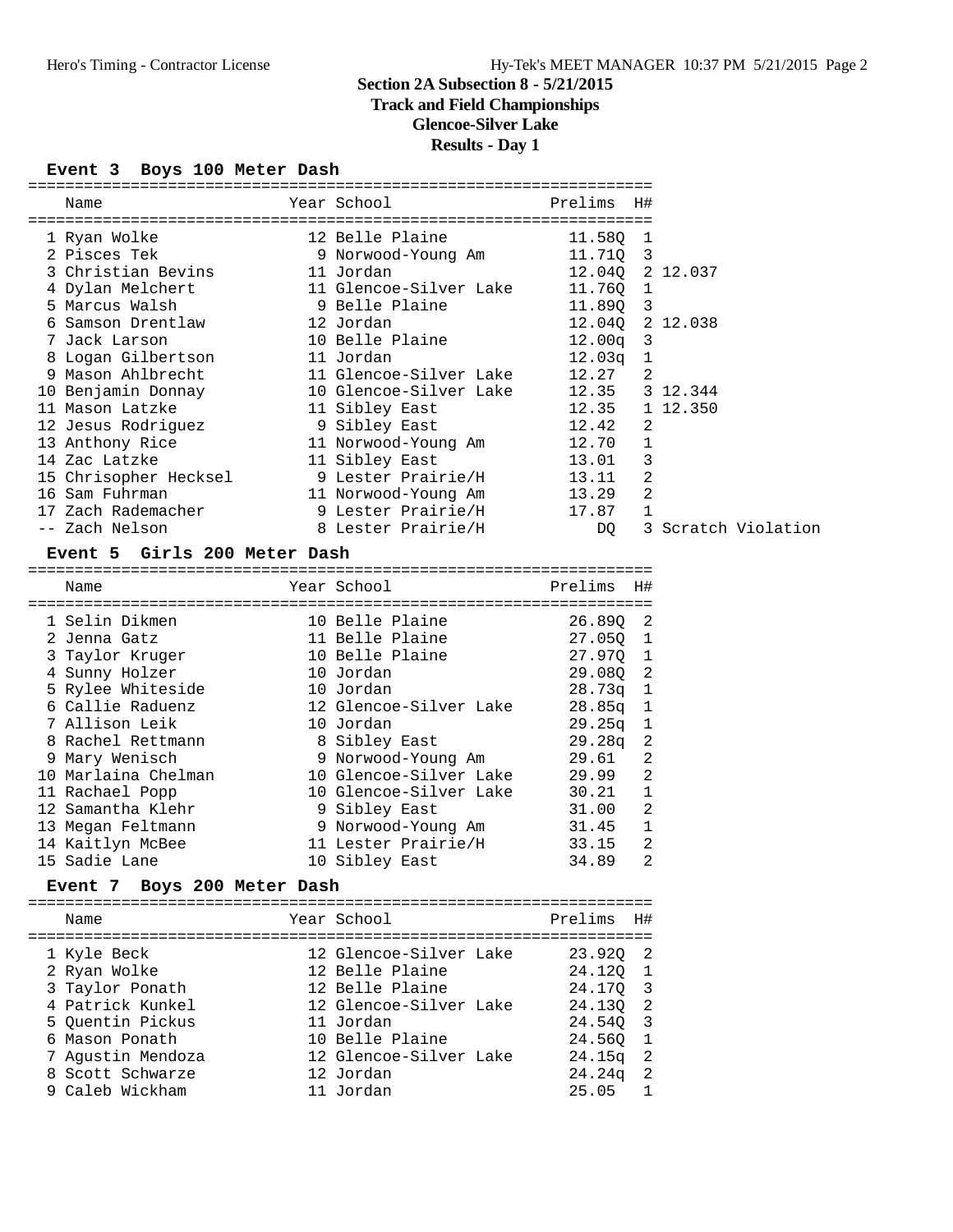**Track and Field Championships**

**Glencoe-Silver Lake**

### **Results - Day 1**

#### **....Event 7 Boys 200 Meter Dash**

|        | 10 Jesus Rodriguez<br>11 Erick Alvarado<br>12 Pisces Tek<br>13 Roman Heimerl<br>14 Joe Hennen<br>15 Kameron In | 26.04<br>9 Sibley East<br>1<br>$\mathbf{1}$<br>11 Sibley East<br>26.10<br>$\overline{3}$<br>26.20<br>9 Norwood-Young Am<br>$\overline{3}$<br>11 Lester Prairie/H<br>28.08<br>$\overline{2}$<br>29.25<br>9 Norwood-Young Am<br>3<br>29.65<br>8 Sibley East |
|--------|----------------------------------------------------------------------------------------------------------------|-----------------------------------------------------------------------------------------------------------------------------------------------------------------------------------------------------------------------------------------------------------|
|        | Event 45 Girls 4x800 Meter Relay                                                                               |                                                                                                                                                                                                                                                           |
|        | School                                                                                                         | Finals                                                                                                                                                                                                                                                    |
|        |                                                                                                                | =========================                                                                                                                                                                                                                                 |
| Finals |                                                                                                                |                                                                                                                                                                                                                                                           |
|        | 1 Belle Plaine/Holy Family Acade                                                                               | 10:11.47                                                                                                                                                                                                                                                  |
|        | 1) Emily Berger 7                                                                                              | 2) Haley Leger 10                                                                                                                                                                                                                                         |
|        | 3) Alissa Schultz 11                                                                                           | 4) Janessa Meuleners 12                                                                                                                                                                                                                                   |
|        | 2 Jordan                                                                                                       | 10:51.67                                                                                                                                                                                                                                                  |
|        | 1) Joeline Reyna 9                                                                                             | 2) Kateyln Barclay 9                                                                                                                                                                                                                                      |
|        | 3) Sadie Kahn 9                                                                                                | 4) Sidney Bendzick 8                                                                                                                                                                                                                                      |
|        | 3 Glencoe-Silver Lake                                                                                          | 11:20.67                                                                                                                                                                                                                                                  |
|        | 1) Tarin Michaelis 9                                                                                           | 2) Gia Venier 7                                                                                                                                                                                                                                           |
|        | 3) Ellie Schmidt 9                                                                                             | 4) Erica Hecksel 10                                                                                                                                                                                                                                       |
|        | 4 Lester Prairie/Holy Trinity*                                                                                 | 11:50.21                                                                                                                                                                                                                                                  |
|        | 1) Lillian Dietrich 7                                                                                          | 2) Emilie Berry 9                                                                                                                                                                                                                                         |
|        | 3) Ashley Forcier 7                                                                                            | 4) Clara Leverich 9                                                                                                                                                                                                                                       |
|        | 5 Sibley East                                                                                                  | 12:02.08                                                                                                                                                                                                                                                  |
|        | 1) Elizabeth Alejandro 7                                                                                       | 2) Tamara Ehrich 9                                                                                                                                                                                                                                        |
|        | 3) Breanna Fahning 8                                                                                           | 4) Alison Eibs 10                                                                                                                                                                                                                                         |

#### **Event 47 Boys 4x800 Meter Relay**

================================================================ School Finals ================================================================ 1 Jordan 8:26.51 1) Jason Hartwig 12 2) Jordan Moe 12 3) Owen Keiser 9 19 10 10 10 10 12 2 Glencoe-Silver Lake 8:44.29 1) James Chelman 12 2) Michael Schaefer 11 3) Garret Ardolf 12 4) Brandon Richter 12 3 Belle Plaine/Holy Family Acade 8:48.04 1) Dylan Bigaouette 11 2) Carter Olson 12 3) Brendan Mackedanz 11 4) Tyler Schumacher 12 4 Sibley East 9:43.43 1) Jens Lundstrom 8 2) Jack Ballatack 11 3) Korban Strand 12 4) Sam Thies 12 5 Lester Prairie/Holy Trinity\* 10:58.33 1) Joseph Mochinski 9 2) Andrew Jackson 9 3) Tallon Schwantes 9 1988 1999 12

#### Event 25 Girls 100 Meter Hurdles

| Name           | Year School     | Finals |
|----------------|-----------------|--------|
| 1 Selin Dikmen | 10 Belle Plaine | 15.55  |
| 2 Jenna Kes    | 10 Jordan       | 16 44  |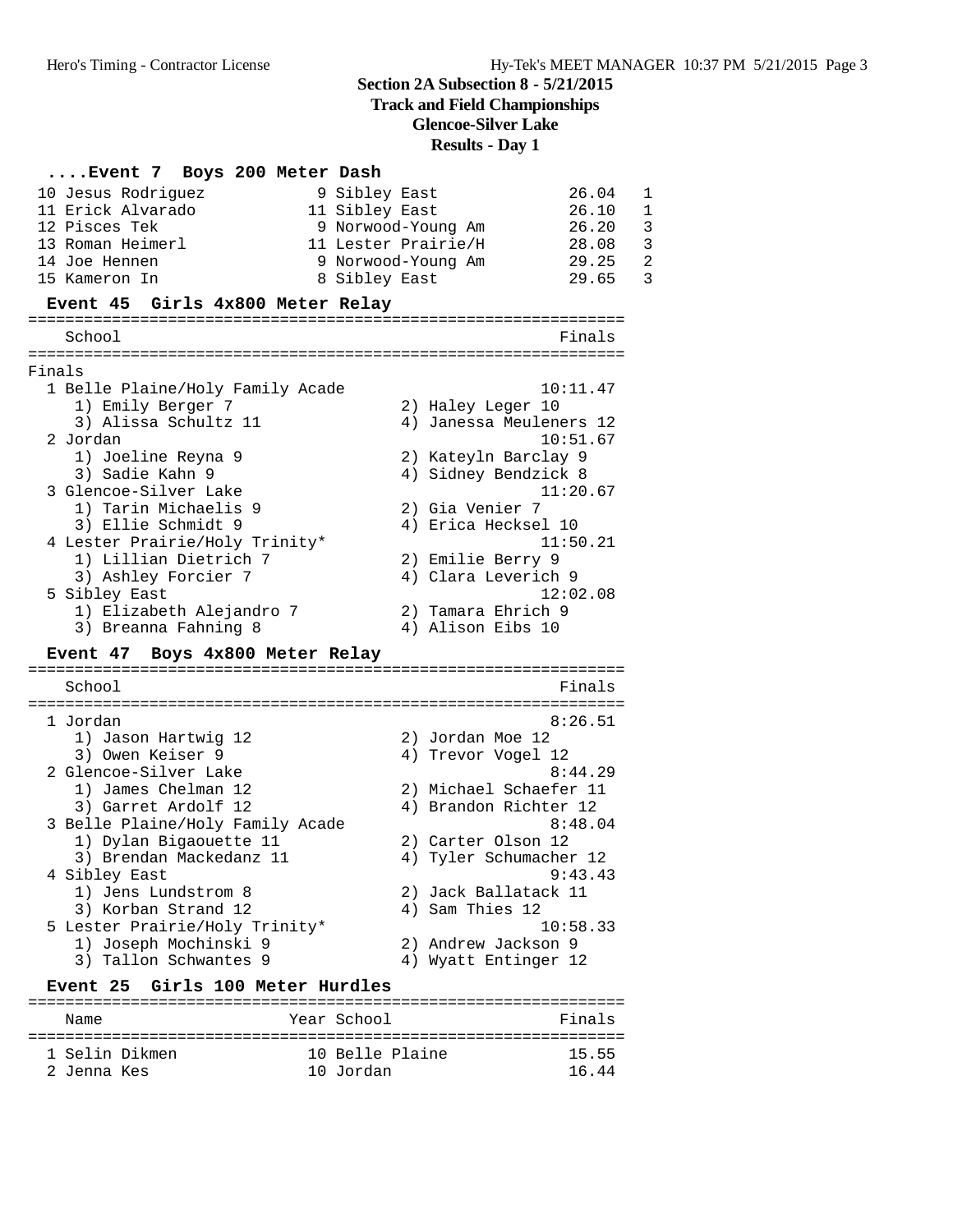# **Track and Field Championships**

# **Glencoe-Silver Lake**

### **Results - Day 1**

### **....Event 25 Girls 100 Meter Hurdles**

| 3 Taryn Reichow         | 9 Glencoe-Silver Lake  | 17.19 |
|-------------------------|------------------------|-------|
| 4 Kylia Malles          | 11 Belle Plaine        | 17.47 |
| 5 Jaylen Struck-Schmitz | 7 Belle Plaine         | 17.71 |
| 6 Paige Anderson        | 11 Glencoe-Silver Lake | 17.77 |
| 7 Mariah Koester        | 9 Glencoe-Silver Lake  | 18.21 |
| 8 Madilyn Latzke        | 9 Sibley East          | 18.85 |

#### **Event 27 Boys 110 Meter Hurdles**

| Finals<br>Year School<br>Name<br>12 Belle Plaine<br>16.07<br>1 Robert Nowak<br>9 Sibley East<br>2 Logan Tesch<br>11 Jordan<br>16.61<br>3 Dawson Moe<br>11 Belle Plaine<br>4 Noah Reutzel<br>11 Belle Plaine<br>5 Ruben Baltierrez<br>10 Glencoe-Silver Lake |               |  |                                           |
|-------------------------------------------------------------------------------------------------------------------------------------------------------------------------------------------------------------------------------------------------------------|---------------|--|-------------------------------------------|
|                                                                                                                                                                                                                                                             |               |  |                                           |
| 7 Nathan Schuch<br>10 Glencoe-Silver Lake<br>19.35<br>8 Zachary Pierson<br>12 Glencoe-Silver Lake                                                                                                                                                           | 6 Tyler Ehrke |  | 16.58<br>16.92<br>17.42<br>18.60<br>19.92 |

### **Event 1 Girls 100 Meter Dash**

| Name                                                                     | Year School                                                                 | Finals                           |                        |
|--------------------------------------------------------------------------|-----------------------------------------------------------------------------|----------------------------------|------------------------|
| 1 Anna Donkhong<br>2 Shelby Clouse<br>3 Rylee Pumper<br>4 Alyssa Carlson | 11 Belle Plaine<br>11 Glencoe-Silver Lake<br>12 Belle Plaine<br>9 Jordan    | 13.12<br>13.24<br>13.54          | 13.534<br>13.54 13.536 |
| 5 Deanna Bondhus<br>6 Katie Elke<br>7 Maria Sons<br>8 Sara Ferguson      | 10 Glencoe-Silver Lake<br>12 Jordan<br>7 Norwood-Young Am<br>8 Belle Plaine | 13.76<br>13.94<br>13.94<br>14.08 | 13.933<br>13.938       |
|                                                                          |                                                                             |                                  |                        |

#### **Event 3 Boys 100 Meter Dash**

| Name               | Year School            | Finals       |        |
|--------------------|------------------------|--------------|--------|
| 1 Ryan Wolke       | 12 Belle Plaine        | 11.30        |        |
| 2 Samson Drentlaw  | 12 Jordan              | 11.65        |        |
| 3 Dylan Melchert   | 11 Glencoe-Silver Lake | 11.72        | 11.711 |
| 4 Marcus Walsh     | 9 Belle Plaine         | 11.72 11.717 |        |
| 5 Pisces Tek       | 9 Norwood-Young Am     | 11.78        |        |
| 6 Christian Bevins | 11 Jordan              | 11.94        |        |
| 7 Jack Larson      | 10 Belle Plaine        | 12.03        |        |
| 8 Logan Gilbertson | 11 Jordan              | 12.17        |        |
|                    |                        |              |        |

# **Event 37 Girls 4x200 Meter Relay**

| School                                                                | Finals                                               |
|-----------------------------------------------------------------------|------------------------------------------------------|
| 1 Glencoe-Silver Lake<br>1) Emily Muetzel 11<br>3) Madison Monahan 10 | 1:50.23<br>2) Taylor Novak 11<br>4) Shelby Clouse 11 |
| 2 Belle Plaine/Holy Family Acade                                      | 1:53.36                                              |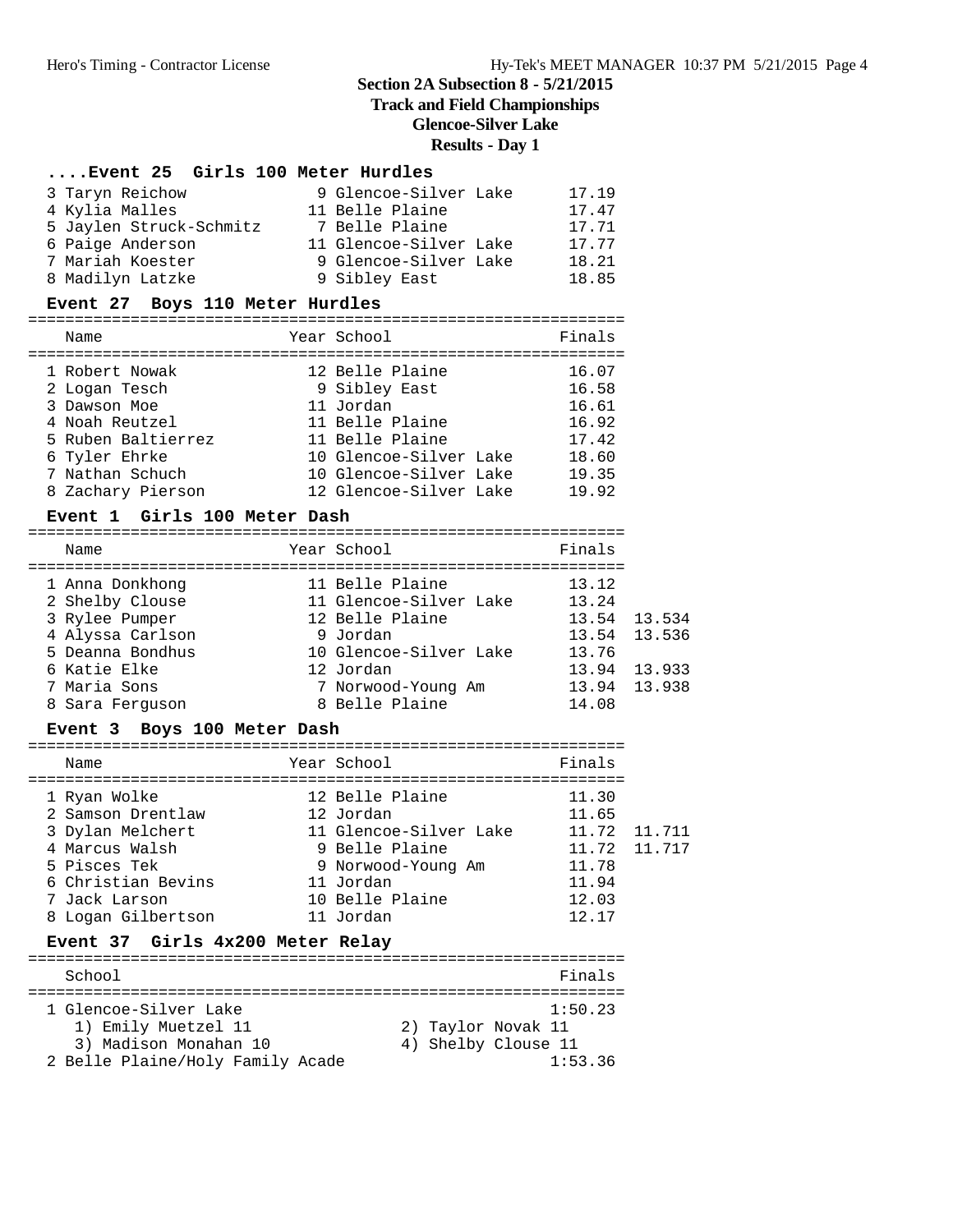# **Track and Field Championships**

**Glencoe-Silver Lake**

**Results - Day 1**

| Event 37 Girls 4x200 Meter Relay |                                            |
|----------------------------------|--------------------------------------------|
| 1) Taylor Kruger 10              | 2) Anna Donkhong 11                        |
| 3) Katlyn Jeurisen 12            | 4) Rylee Pumper 12                         |
| 3 Jordan                         | 1:55.49                                    |
| 1) Allison Leik 10               | 2) Katie Elke 12                           |
| 3) Rylee Whiteside 10            | 4) Sunny Holzer 10                         |
| 4 Sibley East                    | 1:56.39                                    |
| 1) Rachel Rettmann 8             | 2) Taylor Brinkman 9                       |
| 3) Ali Stock 9                   | 4) Alyssa Weber 11                         |
| 5 Lester Prairie/Holy Trinity*   | 2:10.53                                    |
| 1) Megan Dennis 7                | 2) Emily Rademacher 7                      |
| 3) Steph Lohse 10                | 4) Brittney Duffy 12                       |
| Event 39 Boys 4x200 Meter Relay  |                                            |
|                                  |                                            |
| School<br>===============        | Finals<br>-------------------------------- |
| 1 Jordan                         | 1:34.22                                    |
| 1) Scott Schwarze 12             | 2) Cedric Terry 11                         |
| 3) Quentin Pickus 11             | 4) Samson Drentlaw 12                      |
| 2 Belle Plaine/Holy Family Acade | 1:34.40                                    |
| 1) Brady Johnson 12              | 2) Ben Dvorak 11                           |
| 3) Taylor Ponath 12              | 4) Marcus Walsh 9                          |
| 3 Glencoe-Silver Lake            | 1:34.89                                    |
| 1) Kyle Beck 12                  | 2) Patrick Kunkel 12                       |
| 3) Agustin Mendoza 12            | 4) Aaron Giesen 11                         |
| 4 Norwood-Young America          |                                            |
|                                  | 1:44.95                                    |
| 1) Dylan Schultz 11              | 2) Taylor Flicek 10                        |
| 3) Anthony Rice 11               | 4) Zack Schnabel 11                        |
| 5 Sibley East                    | 1:52.37                                    |
| 1) Eric Moreno 12                | 2) Erick Alvarado 11                       |
| 3) Zac Latzke 11                 | 4) Kameron In 8                            |
| 6 Lester Prairie/Holy Trinity*   | 1:55.13                                    |
| 1) Kobe Sanders 9                | 2) Jack Millerbernd 10                     |

### **Event 17 Girls 1600 Meter Run**

|  | Name                | Year School           | Finals  |
|--|---------------------|-----------------------|---------|
|  |                     |                       |         |
|  | 1 Emily Berger      | 7 Belle Plaine        | 5:41.00 |
|  | 2 Judy Larson       | 9 Norwood-Young Am    | 5:45.26 |
|  | 3 McKenna Herrmann  | 7 Belle Plaine        | 5:51.78 |
|  | 4 Annamaria Falcon  | 8 Glencoe-Silver Lake | 6:00.79 |
|  | 5 Lillian Beneke    | 7 Sibley East         | 6:05.85 |
|  | 6 Sommer Scott      | 9 Norwood-Young Am    | 6:07.02 |
|  | 7 Lillian Dietrich  | 7 Lester Prairie/H    | 6:16.32 |
|  | 8 Madalyn Lemke     | 8 Glencoe-Silver Lake | 6:19.63 |
|  | 9 Taylin Church     | 10 Jordan             | 6:25.34 |
|  | 10 Sydney Bordeaux  | 10 Jordan             | 6:29.86 |
|  | 11 Casey O Hern     | 11 Jordan             | 6:32.45 |
|  | 12 Trinity Webb     | 11 Belle Plaine       | 6:48.90 |
|  | 13 Grace Dietrich   | 9 Lester Prairie/H    | 6:51.55 |
|  | 14 Brittney Richter | 7 Glencoe-Silver Lake | 7:03.93 |
|  |                     |                       |         |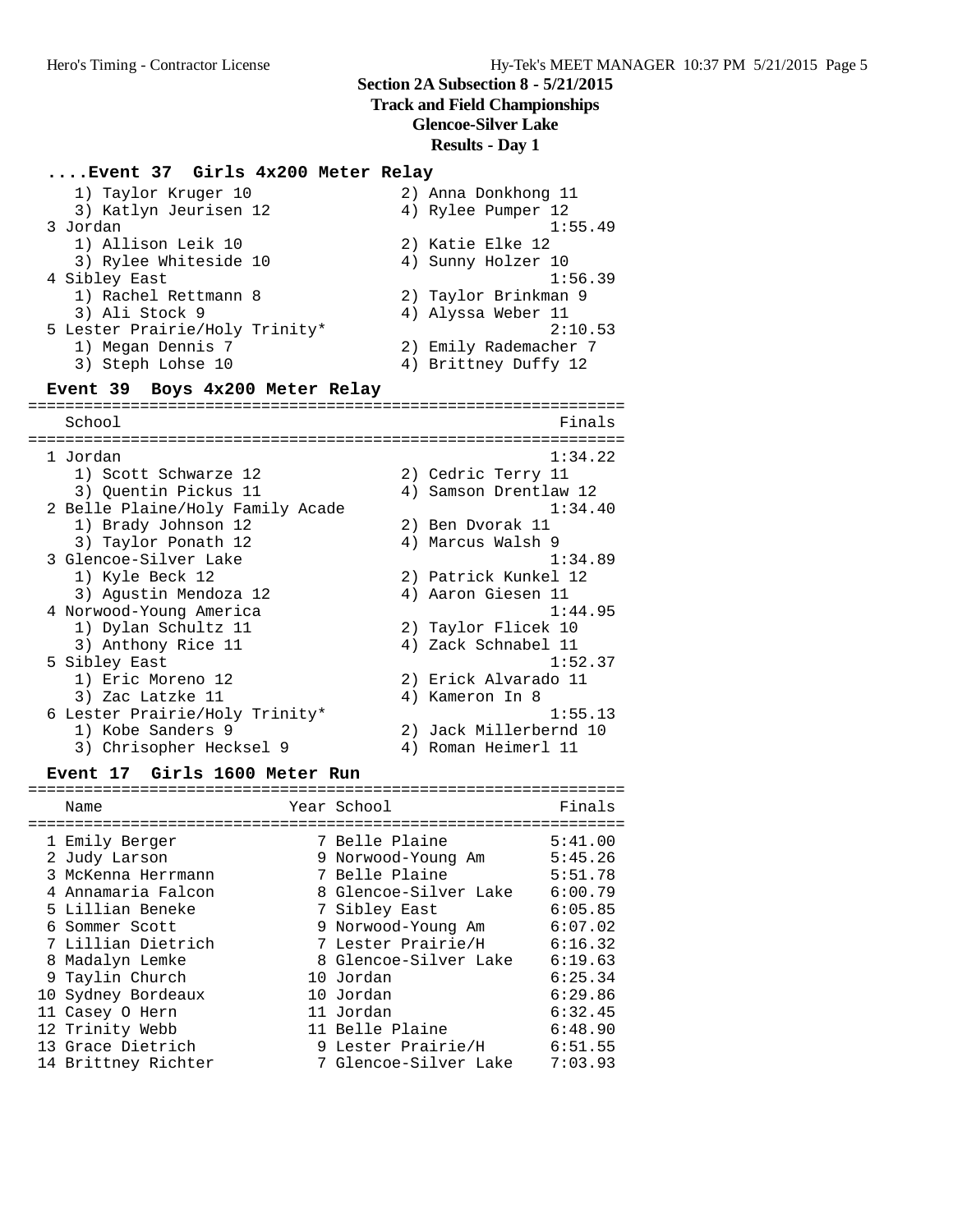# **Track and Field Championships**

**Glencoe-Silver Lake**

# **Results - Day 1**

#### **Event 19 Boys 1600 Meter Run**

| Name                 | Year School            | Finals  |
|----------------------|------------------------|---------|
|                      |                        |         |
| 1 Alex Wischnack     | 12 Norwood-Young Am    | 4:42.52 |
| 2 Garrett Ober       | 12 Glencoe-Silver Lake | 4:43.54 |
| 3 Tim Huss           | 12 Jordan              | 4:44.63 |
| 4 Isiah Herout       | 12 Glencoe-Silver Lake | 4:49.62 |
| 5 Andrew Wischnack   | 12 Norwood-Young Am    | 4:52.11 |
| 6 Carter Olson       | 12 Belle Plaine        | 4:53.82 |
| 7 Tyler Schumacher   | 12 Belle Plaine        | 4:54.11 |
| 8 Karth Whiteside    | 12 Jordan              | 5:01.75 |
| 9 Niles Case         | 10 Jordan              | 5:06.59 |
| 10 Austin Schroepfer | 11 Glencoe-Silver Lake | 5:08.91 |
| 11 Kenny Feist       | 9 Norwood-Young Am     | 5:09.20 |
| 12 Justin Bennett    | 11 Sibley East         | 5:11.17 |
| 13 Jens Lundstrom    | 8 Sibley East          | 5:21.52 |
| 14 Carter Corl       | 11 Belle Plaine        | 5:26.63 |
| 15 Andrew Jackson    | 9 Lester Prairie/H     | 5:44.27 |
| 16 Cole Bruhn        | 12 Sibley East         | 5:52.51 |

#### **Event 33 Girls 4x100 Meter Relay**

| School                           |    | Finals                 |
|----------------------------------|----|------------------------|
| 1 Belle Plaine/Holy Family Acade |    | 51.86                  |
| 1) Shannon Egan 12               |    | 2) Anna Donkhong 11    |
| 3) Selin Dikmen 10               |    | 4) Ally Fink 11        |
| 2 Jordan                         |    | 53.24                  |
| 1) Allison Leik 10               |    | 2) Alyssa Carlson 9    |
| 3) Katie Elke 12                 |    | 4) Rylee Whiteside 10  |
| 3 Norwood-Young America          |    | 54.35                  |
| 1) Mary Wenisch 9                | 2) |                        |
| 4 Glencoe-Silver Lake            |    | 54.51                  |
| 1) Jamie Kosek 12                |    | 2) Callie Raduenz 12   |
| 3) Rachael Popp 10               |    | 4) Marlaina Chelman 10 |
| 5 Sibley East                    |    | 57.69                  |
| 1) Ali Stock 9                   |    | 2) Haley Rohwer 9      |
| 3) Samantha Klehr 9              |    | 4) Rita Jones 7        |
| 6 Lester Prairie/Holy Trinity*   |    | 1:03.80                |
| 1) Kaitlyn McBee 11              |    | 2) Steph Lohse 10      |
| 3) Brittney Duffy 12             | 4) | Ashley Forcier 7       |

#### **Event 35 Boys 4x100 Meter Relay**

================================================================ School **Finals** ================================================================ 1 Belle Plaine/Holy Family Acade 45.51<br>1) Jack Larson 10 2) Ben Dvorak 11 1) Jack Larson 10 3) Max Ponath 10 4) Marcus Walsh 9 2 Jordan 45.74 1) Quentin Pickus 11 2) Cedric Terry 11 3) Christian Bevins 11 4) Samson Drentlaw 12 3 Glencoe-Silver Lake 46.40 1) Dylan Melchert 11 2) Mason Ahlbrecht 11 3) Shane Ehrke 11 4) Mitchell Rothstein 11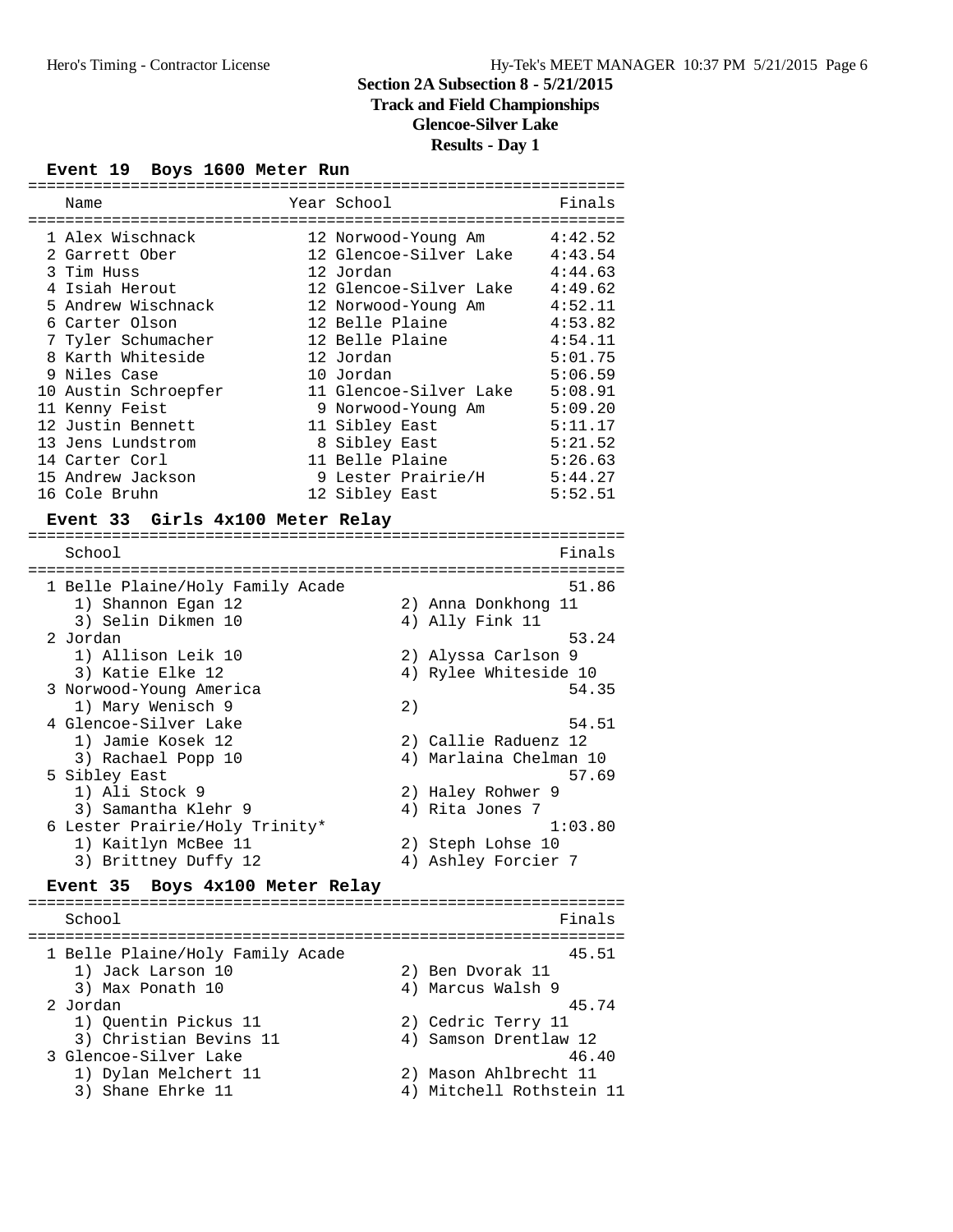#### **Track and Field Championships**

**Glencoe-Silver Lake**

#### **Results - Day 1**

### **....Event 35 Boys 4x100 Meter Relay**

| 4 Norwood-Young America        | 46.98                  |
|--------------------------------|------------------------|
| 1) Dylan Schultz 11            | 2) Zack Schnabel 11    |
| 3) Taylor Flicek 10            | 4) Pisces Tek 9        |
| 5 Sibley East                  | 51.15                  |
| 1) Erick Alvarado 11           | 2) Eric Moreno 12      |
| 3) Mason Latzke 11             | 4) Zac Latzke 11       |
| 6 Lester Prairie/Holy Trinity* | 55.98                  |
| 1) Kobe Sanders 9              | 2) Jack Millerbernd 10 |
| 3) Chrisopher Hecksel 9        | 4) Joseph Mochinski 9  |

#### **Event 9 Girls 400 Meter Dash**

=================================================================== Name Year School Finals H# =================================================================== 1 Jenna Gatz 11 Belle Plaine 58.85 2 2 Emily Muetzel 11 Glencoe-Silver Lake 1:00.74 2 3 Alyssa Weber 11 Sibley East 1:03.29 2 4 Emily Krautkremer 10 Belle Plaine 1:03.72 2 5 Annabelle Andersen 9 Jordan 1:04.75 2 6 Emma Samletzka 10 Sibley East 1:05.15 1 7 Elsie Graupmann 10 Glencoe-Silver Lake 1:05.22 2 8 Kacie Staples 11 Belle Plaine 1:05.24 1 9 Emily Graupmann 8 Glencoe-Silver Lake 1:05.95 2 10 Katie Gray 10 Jordan 1:07.40 2 11 Kali Grimm 9 Norwood-Young Am 1:08.38 1 12 Clara Leverich 9 Lester Prairie/H 1:13.09 1 13 Megan Feltmann 9 Norwood-Young Am 1:14.82 1 14 Kassie Hauser 9 Jordan 1:16.86 1 15 Holly Lind 12 Norwood-Young Am 1:17.73 1 16 Megan Dennis 7 Lester Prairie/H 1:23.91 1

#### **Event 11 Boys 400 Meter Dash**

| Name                   | Year School            | Finals  | H#             |
|------------------------|------------------------|---------|----------------|
|                        |                        |         |                |
| 1 Ryan Wolke           | 12 Belle Plaine        | 52.53   | 2              |
| 2 Taylor Ponath        | 12 Belle Plaine        | 54.49   | 2              |
| 3 Aaron Giesen         | 11 Glencoe-Silver Lake | 54.91   | 2              |
| 4 Jordan Moe           | 12 Jordan              | 55.80   | $\overline{a}$ |
| 5 Alfredo Pena         | 11 Glencoe-Silver Lake | 56.55   | $\overline{a}$ |
| 6 Taylor Witt          | 11 Belle Plaine        | 57.01   | 2              |
| 7 Matthew Sanchez      | 10 Glencoe-Silver Lake | 58.11   | 2              |
| 8 Nick Bronk           | 10 Jordan              | 58.46   | 1              |
| 9 Xavier Wassather     | 9 Sibley East          | 58.78   | 1              |
| 10 Ryan Busch          | 9 Jordan               | 58.89   | 1              |
| 11 Korban Strand       | 12 Sibley East         | 59.95   | $\overline{2}$ |
| 12 Christopher Johnson | 10 Sibley East         | 1:02.98 | $\mathbf 1$    |
| 13 Tallon Schwantes    | 9 Lester Prairie/H     | 1:06.03 | $\mathbf{1}$   |
| 14 Aaron Klaustermeier | 11 Norwood-Young Am    | 1:10.79 | 1              |
| 15 Zach Rademacher     | 9 Lester Prairie/H     | 1:34.02 |                |
|                        |                        |         |                |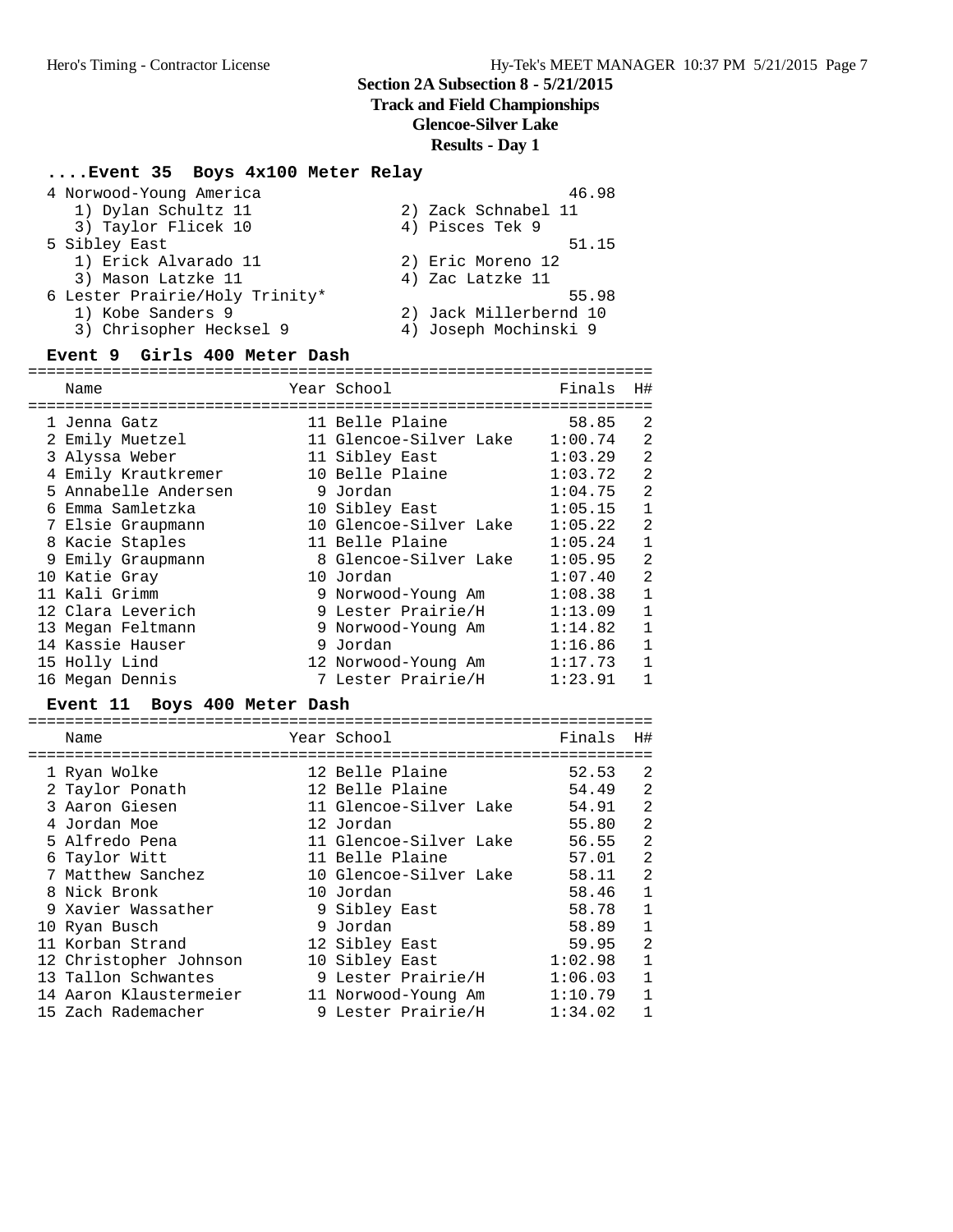### **Track and Field Championships**

**Glencoe-Silver Lake**

# **Results - Day 1**

#### **Event 29 Girls 300 Meter Hurdles**

| Name                                    | Year School                    | Finals                                 |                |
|-----------------------------------------|--------------------------------|----------------------------------------|----------------|
| 1 Madison Monahan                       | 10 Glencoe-Silver Lake         | 49.23                                  |                |
| 2 Jaylen Struck-Schmitz 7 Belle Plaine  |                                | 51.47                                  |                |
| 3 Kylia Malles                          | 11 Belle Plaine                | 54.41                                  |                |
| 4 Andrea Schoenecker 10 Belle Plaine    |                                | 54.62                                  |                |
| 5 Madilyn Latzke                        | 9 Sibley East                  | 55.21                                  |                |
| 6 Chloe Davis                           | 8 Jordan                       | 55.24                                  |                |
| 7 Gia Venier                            | 7 Glencoe-Silver Lake 58.35    |                                        |                |
| 8 Erica Hecksel                         | 10 Glencoe-Silver Lake 1:00.00 |                                        |                |
| Event 31 Boys 300 Meter Hurdles         |                                | ===================                    |                |
| Name                                    | Year School                    | Finals                                 | H#             |
| :======================<br>1 Dawson Moe | 11 Jordan                      | =============================<br>42.61 | $\overline{2}$ |
| 2 Ruben Baltierrez                      | 11 Belle Plaine                | 43.09                                  | $\overline{a}$ |
| 3 Robert Nowak                          | 12 Belle Plaine                | 43.37                                  | $\overline{c}$ |
| 4 Noah Reutzel                          | 11 Belle Plaine                | 43.48                                  | $\overline{a}$ |
| 5 Austin Pelowski                       | 11 Jordan                      | 43.66                                  | $\overline{2}$ |
| 6 Tyler Ehrke                           | 10 Glencoe-Silver Lake 45.61   |                                        | $\overline{a}$ |
| 7 Ben Twite                             | 11 Jordan                      | 46.22                                  | $\overline{a}$ |
| 8 Zachary Pierson                       | 12 Glencoe-Silver Lake 47.18   |                                        | $\overline{a}$ |
| 9 Nathan Schuch                         | 10 Glencoe-Silver Lake 50.25   |                                        | $\mathbf{1}$   |
| 10 Tim Otto                             | 10 Sibley East                 | 50.99                                  | $\mathbf 1$    |
|                                         |                                |                                        |                |

#### 11 Logan Tesch 1 9 Sibley East 52.06 1

**Event 13 Girls 800 Meter Run** ===================================================================

| Name                        | Year School                | Finals  | H#             |
|-----------------------------|----------------------------|---------|----------------|
| 1 Janessa Meuleners         | 12 Belle Plaine            | 2:24.16 | $\overline{2}$ |
| 2 Abbie Schnable            | 12 Norwood-Young Am        | 2:25.61 | $\overline{a}$ |
| 3 Haley Leger               | 10 Belle Plaine            | 2:28.08 | $\overline{a}$ |
| 4 Alison Eibs               | 10 Sibley East             | 2:33.30 | $\overline{a}$ |
| 5 Sidney Bendzick           | 8 Jordan                   | 2:40.55 | $\overline{a}$ |
| 6 Alissa Schultz            | 11 Belle Plaine            | 2:44.83 | $\overline{a}$ |
| 7 Ellie Schmidt             | 9 Glencoe-Silver Lake      | 2:45.60 | $\mathbf{1}$   |
| 8 Sommer Scott              | 9 Norwood-Young Am 2:47.05 |         | $\mathbf 1$    |
| 9 Joeline Reyna             | 9 Jordan                   | 2:48.42 | $\overline{a}$ |
| 10 Lillian Beneke           | 7 Sibley East              | 2:51.57 | $\overline{a}$ |
| 11 Ashley Forcier           | 7 Lester Prairie/H         | 2:51.84 | $\mathbf{1}$   |
| 12 Taylin Church            | 10 Jordan                  | 2:53.57 | $\mathbf{1}$   |
| 13 Tarin Michaelis          | 9 Glencoe-Silver Lake      | 2:54.74 | $\mathbf{1}$   |
| 14 Madalyn Lemke            | 8 Glencoe-Silver Lake      | 2:58.04 | $\mathbf 1$    |
| 15 Tamara Ehrich            | 9 Sibley East              | 3:04.22 | $\mathbf{1}$   |
| 16 Grace Dietrich           | 9 Lester Prairie/H 3:20.10 |         | 1              |
| Event 15 Boys 800 Meter Run |                            |         |                |

#### =================================================================== Name Year School Finals H# =================================================================== 1 Brandon Richter 12 Glencoe-Silver Lake 2:03.15 2 2 Jason Hartwig 12 Jordan 2:03.55 2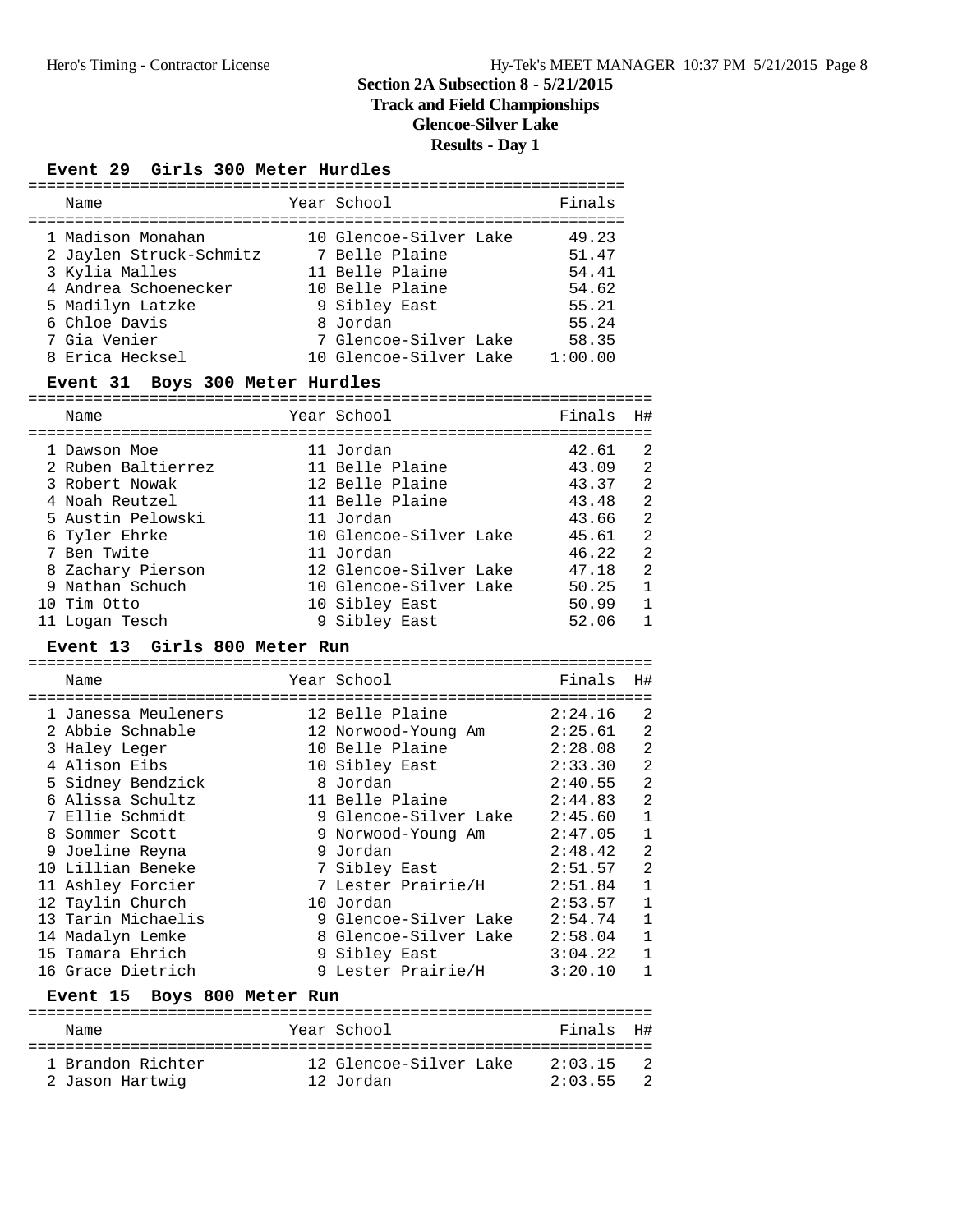**Track and Field Championships**

# **Glencoe-Silver Lake**

#### **Results - Day 1**

# **....Event 15 Boys 800 Meter Run**

| 3 Cole Bruhn        | 12 Sibley East         | 2:03.64 | 2            |
|---------------------|------------------------|---------|--------------|
| 4 Trevor Vogel      | 12 Jordan              | 2:04.72 | 2            |
| 5 Nate Loegering    | 10 Belle Plaine        | 2:07.69 | 2            |
| 6 Garret Ardolf     | 12 Glencoe-Silver Lake | 2:10.85 | 2            |
| 7 Ben Eicholz       | 12 Jordan              | 2:11.79 | $\mathbf{1}$ |
| 8 Francisco Medina  | 11 Norwood-Young Am    | 2:12.87 | 2            |
| 9 Justin Bennett    | 11 Sibley East         | 2:13.71 | $\mathbf{1}$ |
| 10 Derek May        | 11 Belle Plaine        | 2:14.87 | $\mathbf{1}$ |
| 11 Dylan Bigaouette | 11 Belle Plaine        | 2:15.02 | 2            |
| 12 Luke Peterson    | 10 Norwood-Young Am    | 2:16.13 | $\mathbf{1}$ |
| 13 Sam Thies        | 12 Sibley East         | 2:16.40 | $\mathbf{1}$ |
| 14 Kenny Feist      | 9 Norwood-Young Am     | 2:17.63 | $\mathbf{1}$ |
| 15 Eric Kruschke    | 12 Glencoe-Silver Lake | 2:17.94 | $\mathbf{1}$ |
| 16 Wyatt Entinger   | 12 Lester Prairie/H    | 2:25.29 | $\mathbf{1}$ |

#### **Event 5 Girls 200 Meter Dash**

| Name                               | Year School                         | Finals         |
|------------------------------------|-------------------------------------|----------------|
| 1 Jenna Gatz<br>2 Selin Dikmen     | 11 Belle Plaine<br>10 Belle Plaine  | 26.03<br>26.96 |
| 3 Taylor Kruger                    | 10 Belle Plaine                     | 27.93          |
| 4 Rylee Whiteside                  | 10 Jordan                           | 28.72          |
| 5 Callie Raduenz<br>6 Sunny Holzer | 12 Glencoe-Silver Lake<br>10 Jordan | 28.97<br>29.05 |
| 7 Rachel Rettmann                  | 8 Sibley East                       | 29.62          |
| 8 Allison Leik                     | 10 Jordan                           | 30.15          |

### **Event 7 Boys 200 Meter Dash**

| Name                        | Year School                               | Finals         |
|-----------------------------|-------------------------------------------|----------------|
| 1 Ryan Wolke<br>2 Kyle Beck | 12 Belle Plaine<br>12 Glencoe-Silver Lake | 22.63<br>23.65 |
| 3 Taylor Ponath             | 12 Belle Plaine                           | 23.85          |
| 4 Patrick Kunkel            | 12 Glencoe-Silver Lake                    | 23.95          |
| 5 Agustin Mendoza           | 12 Glencoe-Silver Lake                    | 24.17          |
| 6 Ouentin Pickus            | 11 Jordan                                 | 24.23          |
| 7 Scott Schwarze            | 12 Jordan                                 | 24.48          |
| 8 Mason Ponath              | 10 Belle Plaine                           | 24.58          |

### **Event 21 Girls 3200 Meter Run**

| Name                                                                                                                 | Year School                                                                                                    | Finals                                                               |
|----------------------------------------------------------------------------------------------------------------------|----------------------------------------------------------------------------------------------------------------|----------------------------------------------------------------------|
| 1 Kateyln Barclay<br>2 Judy Larson<br>3 Danika Schroeder<br>4 Skylee Schwingler<br>5 Megan Siewert<br>6 Cassie Stolt | 9 Jordan<br>9 Norwood-Young Am<br>11 Belle Plaine<br>9 Belle Plaine<br>7 Glencoe-Silver Lake<br>8 Belle Plaine | 12:20.25<br>12:33.75<br>12:42.36<br>12:43.95<br>12:48.37<br>13:06.58 |
| 7 Elizabeth Alejandro                                                                                                | 7 Sibley East                                                                                                  | 13:52.55                                                             |
| 8 Breanna Fahning                                                                                                    | 8 Sibley East                                                                                                  | 15:03.70                                                             |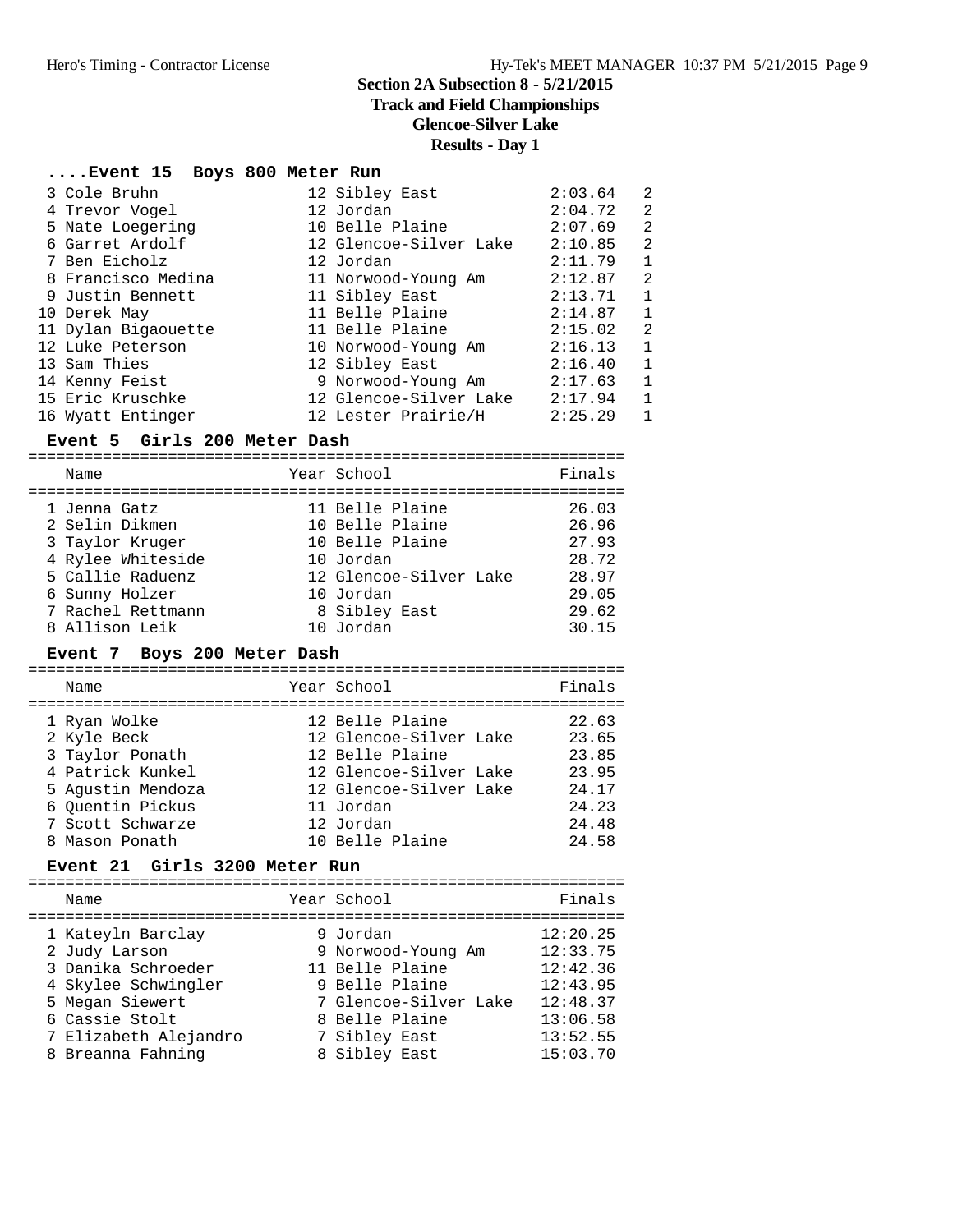### **Track and Field Championships**

**Glencoe-Silver Lake**

# **Results - Day 1**

#### **Event 23 Boys 3200 Meter Run**

| Name                | Year School            | Finals   |
|---------------------|------------------------|----------|
| 1 Owen Keiser       | 9 Jordan               | 10:01.28 |
| 2 Alex Wischnack    | 12 Norwood-Young Am    | 10:10.13 |
| 3 James Chelman     | 12 Glencoe-Silver Lake | 10:11.78 |
| 4 Isiah Herout      | 12 Glencoe-Silver Lake | 10:12.55 |
| 5 Garrett Ober      | 12 Glencoe-Silver Lake | 10:24.10 |
| 6 Elliot Rudd       | 8 Belle Plaine         | 10:25.91 |
| 7 Brendan Mackedanz | 11 Belle Plaine        | 10:42.11 |
| 8 Tim Huss          | 12 Jordan              | 10:51.08 |
| 9 Kyle Siemon       | 9 Belle Plaine         | 10:59.48 |
| 10 Karth Whiteside  | 12 Jordan              | 11:03.98 |
| 11 Andrew Wischnack | 12 Norwood-Young Am    | 11:10.41 |
| 12 Jack Ballatack   | 11 Sibley East         | 12:03.82 |
| 13 Jack Rosenfeld   | 11 Sibley East         | 12:29.20 |

#### **Event 41 Girls 4x400 Meter Relay**

================================================================ School Finals ================================================================ 1 Belle Plaine/Holy Family Acade 4:08.25 1) Alissa Schultz 11 2) Janessa Meuleners 12 3) Haley Leger 10 (4) Jenna Gatz 11 2 Glencoe-Silver Lake 4:15.36 1) Emily Muetzel 11 2) Elsie Graupmann 10 3) Madison Monahan 10  $\hskip1cm$  4) Taylor Novak 11 3 Jordan 4:25.40 1) Annabelle Andersen 9 2) Jenna Kes 10 3) Katie Gray 10 12 12 13 13 14 Sadie Kahn 9 4 Norwood-Young America 4:34.77<br>
1) Abbie Schnable 12 (2) Judy Larson 9 1) Abbie Schnable 12 5 Sibley East 4:39.80<br>1) Ali Stock 9 2) Emma Samletzka 10 2) Emma Samletzka 10 3) Rita Jones 7 (1998) 1996 (1998) 4 Avr 19 Taylor Brinkman 9 6 Lester Prairie/Holy Trinity\* 5:08.75 1) Lillian Dietrich 7 2) Emilie Berry 9 3) Clara Leverich 9 (4) Grace Dietrich 9

#### **Event 43 Boys 4x400 Meter Relay** ================================================================

School **Finals** ================================================================ 1 Glencoe-Silver Lake 3:35.75 1) Aaron Giesen 11 2) Michael Schaefer 11 3) Kyle Beck 12 4) Brandon Richter 12 2 Belle Plaine/Holy Family Acade 3:36.11 1) Max Ponath 10 2) Carter Olson 12 3) Taylor Witt 11 4) Nate Loegering 10 3 Jordan 3:41.66 1) Austin Pelowski 11 2) Trevor Vogel 12 3) Jason Hartwig 12 (4) Jordan Moe 12 4 Sibley East 4:00.69 1) Korban Strand 12 2) Christopher Johnson 10 3) Mason Latzke 11 4) Xavier Wassather 9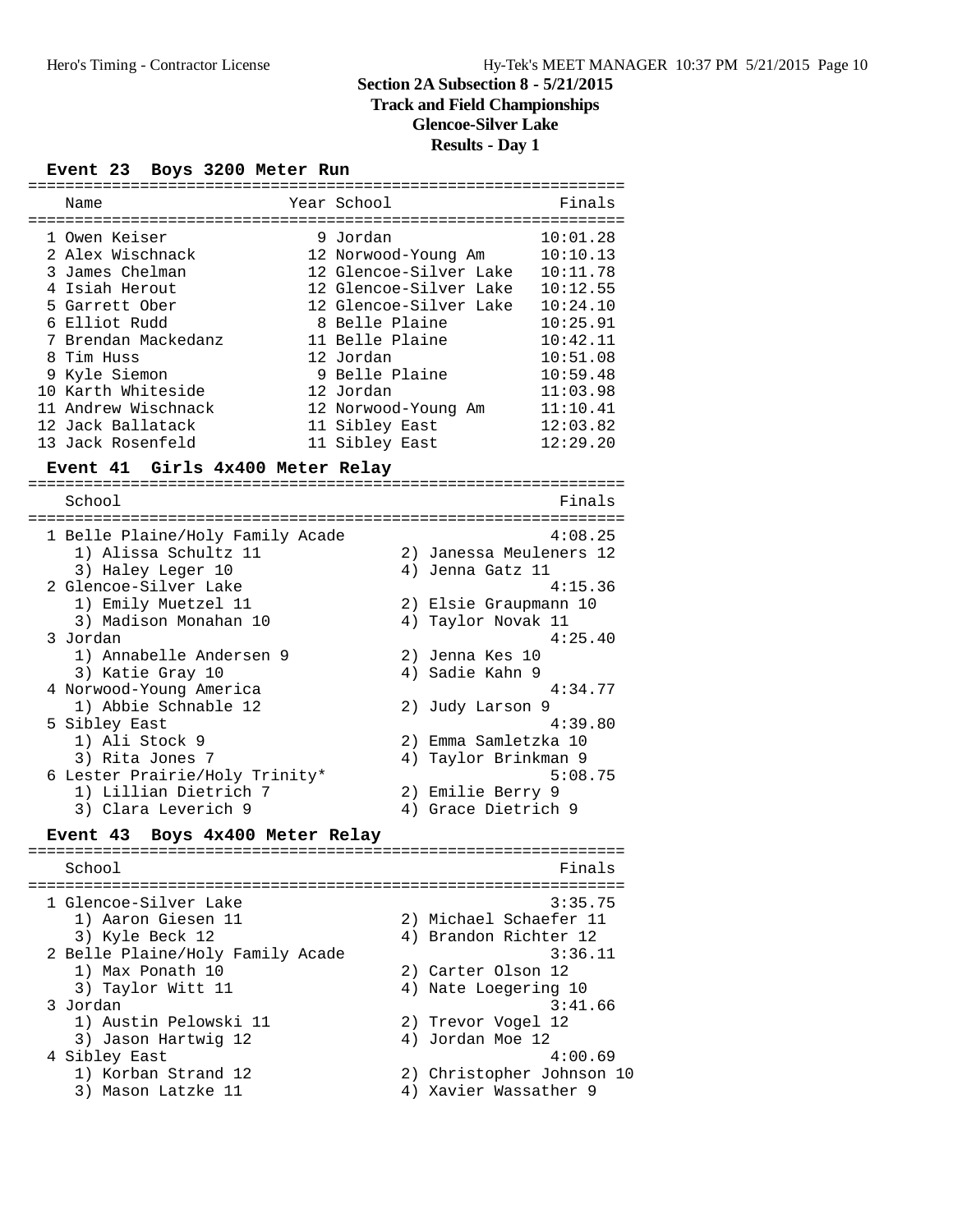# **Track and Field Championships**

### **Glencoe-Silver Lake**

### **Results - Day 1**

# **....Event 43 Boys 4x400 Meter Relay**

| 5 Lester Prairie/Holy Trinity* | 4:35.40             |
|--------------------------------|---------------------|
| 1) Tallon Schwantes 9          | 2) Andrew Jackson 9 |
| 3) Joseph Mochinski 9          | 4) Kobe Sanders 9   |

### **Event 49 Girls High Jump**

| Name             | Year School           | Finals      |
|------------------|-----------------------|-------------|
| 1 Haley Leger    | 10 Belle Plaine       | $5 - 00.00$ |
| 2 Nicole Tiedman | 10 Jordan             | $4 - 10.00$ |
| 3 Alyssa Weber   | 11 Sibley East        | $4 - 10.00$ |
| 4 Ally Fink      | 11 Belle Plaine       | $4 - 08.00$ |
| 5 Brittney Duffy | 12 Lester Prairie/H   | $4 - 03.00$ |
| 5 Emilyn Siemon  | 12 Belle Plaine       | $4 - 03.00$ |
| 7 Taryn Reichow  | 9 Glencoe-Silver Lake | $4 - 03.00$ |
| 8 Amber Orr      | 9 Norwood-Young Am    | $4 - 00.00$ |
| -- Grace Draeger | 9 Glencoe-Silver Lake | NΗ          |
|                  |                       |             |

### Event 51 Boys High Jump

| Name              | Year School            | Finals      |
|-------------------|------------------------|-------------|
| 1 Kyle Knutson    | 11 Jordan              | $6 - 02.00$ |
| 2 Jake Pond       | 11 Jordan              | $6 - 00.00$ |
| 3 Brady Johnson   | 12 Belle Plaine        | $5 - 08.00$ |
| 4 Shane Ehrke     | 11 Glencoe-Silver Lake | $5 - 08.00$ |
| 5 Atticus Bixby   | 11 Norwood-Young Am    | $5 - 03.00$ |
| 6 Nik Weiers      | 11 Belle Plaine        | $5 - 03.00$ |
| 7 Justin Bennett  | 11 Sibley East         | $5 - 03.00$ |
| 8 Colton Wiegert  | 9 Jordan               | $5 - 00.00$ |
| 9 Taylor Lenz     | 12 Belle Plaine        | $5 - 00.00$ |
| -- Dylan Schultz  | 11 Norwood-Young Am    | ΝH          |
| -- Jack Rosenfeld | 11 Sibley East         | ΝH          |
| -- Jens Lundstrom | 8 Sibley East          | ΝH          |

### **Event 53 Girls Pole Vault**

| Name                             | Year School                        | Finals                       |
|----------------------------------|------------------------------------|------------------------------|
| 1 Bridget Egan<br>2 Shannon Egan | 11 Belle Plaine<br>12 Belle Plaine | $10 - 00.00$<br>$10 - 00.00$ |
| 3 Amanda Downs                   | 10 Jordan                          | $9 - 00.00$                  |
| 4 Kirsten Barott                 | 11 Glencoe-Silver Lake             | $8 - 00.00$                  |
| 5 Katie Gray                     | 10 Jordan                          | $8 - 00.00$                  |
| 6 Courtney Konen                 | 11 Glencoe-Silver Lake             | $8 - 00.00$                  |
| 7 Teanna Vorlicek                | 10 Glencoe-Silver Lake             | $7 - 06.00$                  |
| 8 Brittney Duffy                 | 12 Lester Prairie/H                | $7 - 06.00$                  |
| 9 Taylor Benko                   | 9 Jordan                           | $7 - 00.00$                  |
| 10 Steph Lohse                   | 10 Lester Prairie/H                | $6 - 06.00$                  |
| 11 Emily Krautkremer             | 10 Belle Plaine                    | $6 - 00.00$                  |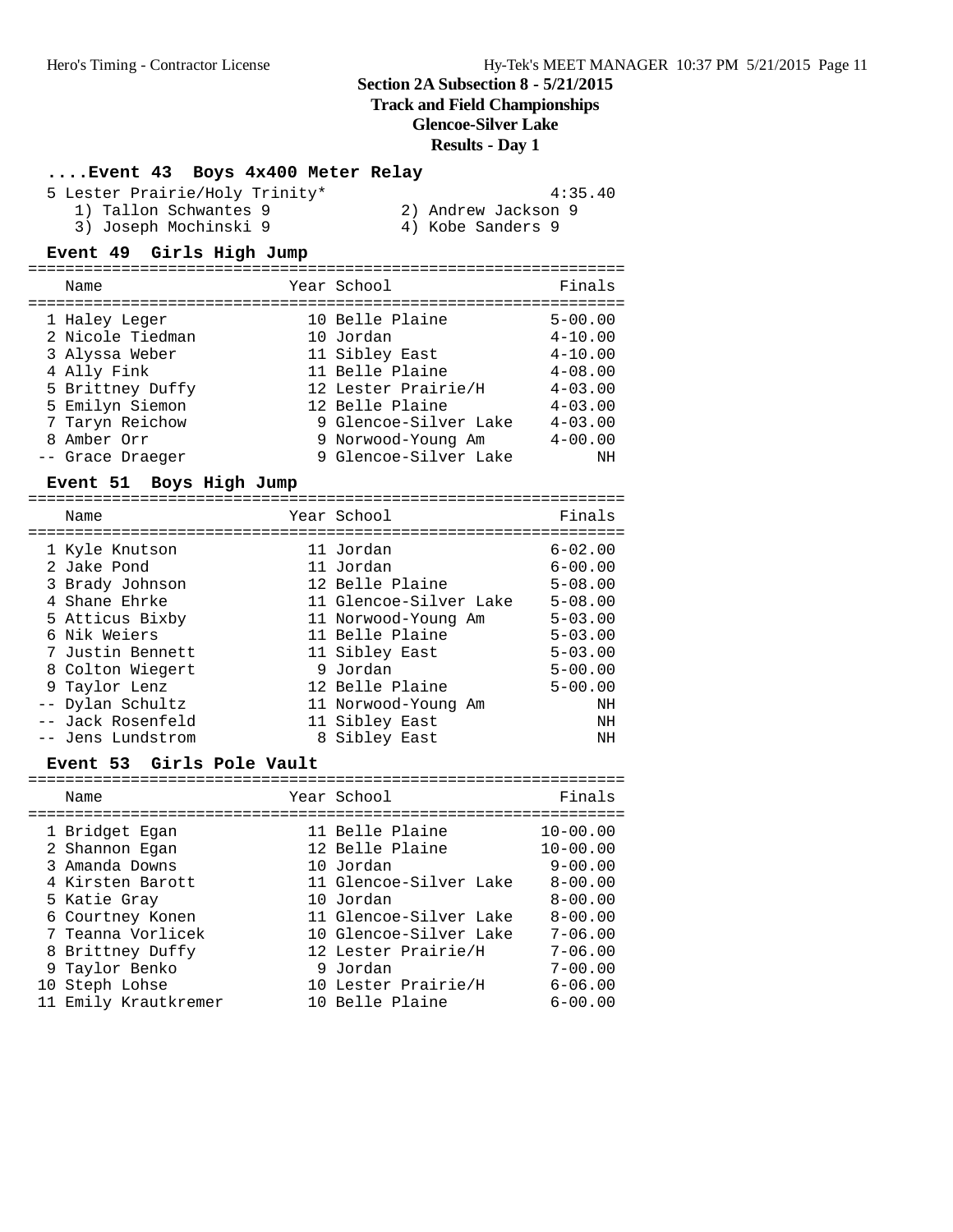# **Track and Field Championships**

**Glencoe-Silver Lake**

### **Results - Day 1**

### **Event 55 Boys Pole Vault**

| Name                  | Year School            | Finals       |
|-----------------------|------------------------|--------------|
| 1 Christian Bevins    | 11 Jordan              | $11 - 00.00$ |
| 2 Braden Cederstrom   | 10 Jordan              | $11 - 00.00$ |
| 3 Wyatt Entinger      | 12 Lester Prairie/H    | $10 - 06.00$ |
| 4 Ben Dyorak          | 11 Belle Plaine        | $10 - 06.00$ |
| 5 Giovanni Ramirez    | 11 Glencoe-Silver Lake | $10 - 00.00$ |
| 5 Brendan Mackedanz   | 11 Belle Plaine        | $10 - 00.00$ |
| 7 Alfredo Pena        | 11 Glencoe-Silver Lake | $9 - 06.00$  |
| 8 Zak Hughes          | 10 Belle Plaine        | $9 - 00.00$  |
| 9 Caedyn Mramor       | 10 Jordan              | $9 - 00.00$  |
| 10 Dalton Kosek       | 10 Glencoe-Silver Lake | $9 - 00.00$  |
| -- Chrisopher Hecksel | 9 Lester Prairie/H     | ΝH           |

# **Event 57 Girls Long Jump**

| Name                        | Year School                  | Finals                       |
|-----------------------------|------------------------------|------------------------------|
| 1 Jenna Kes<br>2 Jenna Gatz | 10 Jordan<br>11 Belle Plaine | $16 - 10.00$<br>$16 - 09.50$ |
| 3 Sadie Kahn                | 9 Jordan                     | $15 - 01.50$                 |
| 4 Deanna Bondhus            | 10 Glencoe-Silver Lake       | $15 - 01.00$                 |
| 5 Erin Jaskowiak            | 8 Glencoe-Silver Lake        | $14 - 10.75$                 |
| 6 Anna Donkhong             | 11 Belle Plaine              | $14 - 08.00$                 |
| 7 Emilie Berry              | 9 Lester Prairie/H           | $14 - 05.25$                 |
| 8 Rylee Whiteside           | 10 Jordan                    | $13 - 07.50$                 |
| 9 Mickalyn Frahm            | 9 Glencoe-Silver Lake        | $13 - 02.50$                 |
| 10 Clara Leverich           | 9 Lester Prairie/H           | $13 - 02.00$                 |
| 11 Rita Jones               | 7 Sibley East                | $12 - 06.50$                 |
| 12 Madison Hale             | 9 Norwood-Young Am           | $11 - 02.50$                 |
| -- Katlyn Jeurisen          | 12 Belle Plaine              | FOUL                         |

### **Event 59 Boys Long Jump**

| Name                | Year School            | Finals       |
|---------------------|------------------------|--------------|
| 1 Brady Johnson     | 12 Belle Plaine        | $22 - 02.75$ |
| 2 Logan Gilbertson  | 11 Jordan              | $20 - 10.00$ |
| 3 Marcus Walsh      | 9 Belle Plaine         | $20 - 04.50$ |
| 4 Shane Ehrke       | 11 Glencoe-Silver Lake | $19 - 07.25$ |
| 5 Cedric Terry      | 11 Jordan              | $19 - 03.50$ |
| 6 Pisces Tek        | 9 Norwood-Young Am     | $17 - 10.25$ |
| 7 Dylan Schultz     | 11 Norwood-Young Am    | $17 - 10.00$ |
| 8 Tim Otto          | 10 Sibley East         | $17 - 07.50$ |
| 9 Kyle Knutson      | 11 Jordan              | $17 - 05.50$ |
| 10 Aqustin Mendoza  | 12 Glencoe-Silver Lake | $17 - 04.00$ |
| 11 Atticus Bixby    | 11 Norwood-Young Am    | $16 - 09.75$ |
| 12 Xavier Wassather | 9 Sibley East          | $16 - 02.25$ |
| 13 Brenden Eyrich   | 9 Belle Plaine         | $15 - 06.50$ |
| 14 Kameron In       | 8 Sibley East          | $14 - 11.00$ |
| 15 Tallon Schwantes | 9 Lester Prairie/H     | $14 - 09.25$ |
| 16 Joseph Mochinski | 9 Lester Prairie/H     | $14 - 05.50$ |
| 17 Joseph Torgerson | 10 Glencoe-Silver Lake | $12 - 03.75$ |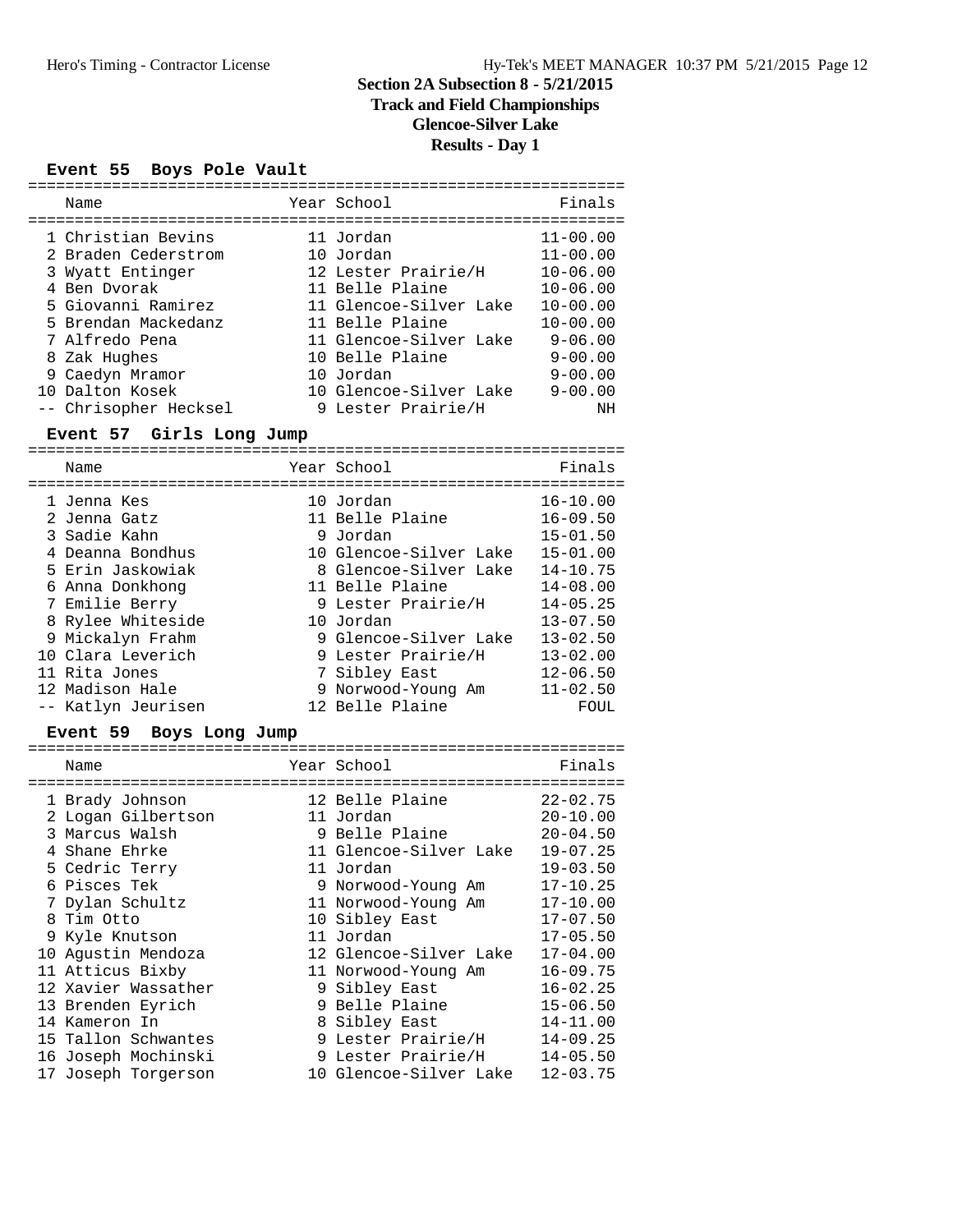### **Track and Field Championships**

**Glencoe-Silver Lake**

**Results - Day 1**

#### **Event 61 Girls Triple Jump**

| Name               | Year School            | Finals       |
|--------------------|------------------------|--------------|
| 1 Jenna Kes        | 10 Jordan              | $34 - 06.00$ |
| 2 Ally Fink        | 11 Belle Plaine        | $33 - 02.00$ |
| 3 Allison Leik     | 10 Jordan              | $33 - 00.00$ |
| 4 Bridget Egan     | 11 Belle Plaine        | $32 - 03.25$ |
| 5 Alesia Hastings  | 12 Belle Plaine        | $31 - 11.25$ |
| 6 Deanna Bondhus   | 10 Glencoe-Silver Lake | $31 - 10.50$ |
| 7 Mickalyn Frahm   | 9 Glencoe-Silver Lake  | $30 - 07.25$ |
| 8 Steph Lohse      | 10 Lester Prairie/H    | $28 - 11.75$ |
| 9 Kassie Hauser    | 9 Jordan               | $28 - 07.50$ |
| 10 April Feist     | 11 Norwood-Young Am    | $27 - 01.75$ |
| 11 Ashley Bandemer | 10 Glencoe-Silver Lake | $26 - 11.50$ |
| 12 Madison Hale    | 9 Norwood-Young Am     | $26 - 04.25$ |
| 13 Amber Orr       | 9 Norwood-Young Am     | $26 - 02.25$ |

#### **Event 63 Boys Triple Jump**

================================================================ Name Year School Finals ================================================================ 1 Brady Johnson 12 Belle Plaine 43-10.75 2 Cedric Terry 11 Jordan 42-05.50 3 Taylor Witt 11 Belle Plaine 41-08.50 4 Logan Tesch 9 Sibley East 40-06.50 5 Seth Palmer 12 Jordan 40-00.75 6 Mitchell Rothstein 11 Glencoe-Silver Lake 39-00.00 7 Wyatt Entinger 12 Lester Prairie/H 37-06.75 8 Caleb Wickham 11 Jordan 37-02.50 9 Nik Weiers 11 Belle Plaine 36-11.00 10 Atticus Bixby 11 Norwood-Young Am 36-08.50 11 Tyler Ehrke 10 Glencoe-Silver Lake 34-10.50 12 Andrew Jackson 9 Lester Prairie/H 32-02.75 -- Nolan Bruanwarth 9 Norwood-Young Am FOUL

#### **Event 65 Girls Discus Throw**

| Name                  | Year School            | Finals     |
|-----------------------|------------------------|------------|
| 1 Makenzie Hennen     | 11 Jordan              | $102 - 04$ |
| 2 Shelby Fasching     | 11 Lester Prairie/H    | $100 - 09$ |
| 3 Megan Krentz        | 11 Sibley East         | $98 - 01$  |
| 4 Mariah Lenz         | 11 Lester Prairie/H    | $87 - 02$  |
| 5 Rachel Fahey        | 10 Belle Plaine        | $86 - 03$  |
| 6 Krista Boraas       | 11 Glencoe-Silver Lake | $83 - 09$  |
| 7 Skye Pauly          | 10 Jordan              | $80 - 11$  |
| 8 Keisha Prafke       | 12 Glencoe-Silver Lake | $73 - 10$  |
| 9 Amber Gliszinski    | 9 Belle Plaine         | $73 - 08$  |
| 10 Kianna Lussier     | 10 Jordan              | $68 - 05$  |
| 11 Emma Klaustermeier | 9 Norwood-Young Am     | $68 - 03$  |
| 12 Sierra Trebesch    | 9 Glencoe-Silver Lake  | $58 - 11$  |
| 13 Sadie Lane         | 10 Sibley East         | $58 - 05$  |
| 14 Emily Rademacher   | 7 Lester Prairie/H     | $54 - 06$  |
| 15 Alyssa Mueller     | 9 Norwood-Young Am     | $42 - 04$  |
| -- Marian Medina      | 9 Norwood-Young Am     | FOUL       |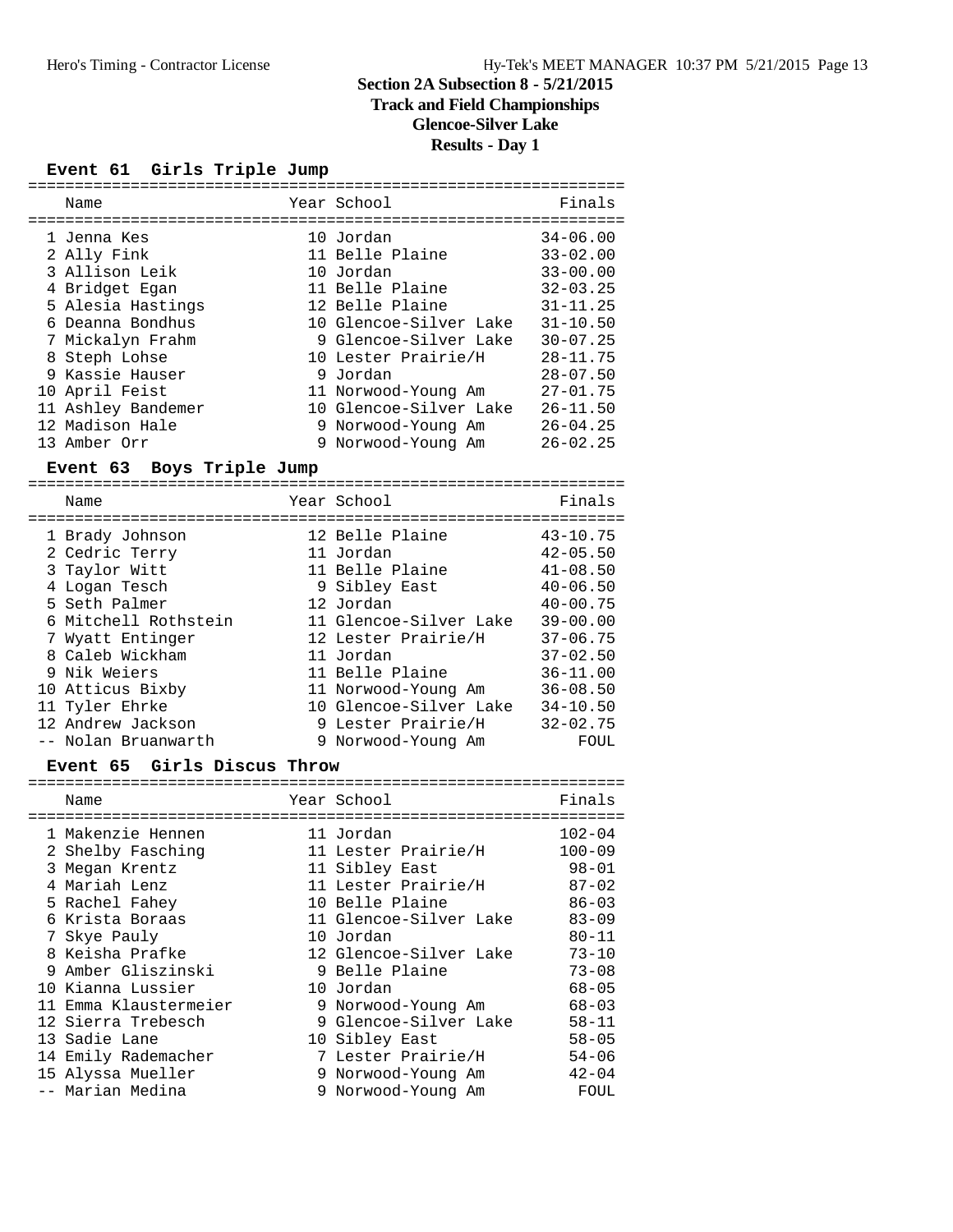# **Track and Field Championships**

**Glencoe-Silver Lake**

# **Results - Day 1**

#### **Event 67 Boys Discus Throw**

| Name                    | Year School            | Finals       |
|-------------------------|------------------------|--------------|
|                         |                        |              |
| 1 Jake Pond             | 11 Jordan              | $128 - 05$   |
| 2 Nate Nemitz           | 12 Norwood-Young Am    | $118 - 06$   |
| 3 Grayson Maresh        | 10 Glencoe-Silver Lake | $116 - 06$   |
| 4 Jon Dufrane           | 12 Sibley East         | $116 - 05$   |
| 5 Anthony Priebe        | 11 Lester Prairie/H    | $113 - 06$   |
| 6 Devon Schultz         | 10 Sibley East         | $113 - 04$   |
| 7 Nick Pitlick          | 12 Jordan              | $109 - 08$   |
| 8 Taylor Ponath         | 12 Belle Plaine        | $105 - 03$   |
| 9 Hans Solberg          | 11 Jordan              | $101 - 11$   |
| 10 Connor Kantack       | 9 Glencoe-Silver Lake  | $100 - 05$   |
| 11 Jared Kalal          | 11 Belle Plaine        | $93 - 05$    |
| 12 Jacob Williamson     | 9 Sibley East          | $93 - 03$    |
| 13 Jack Millerbernd     | 10 Lester Prairie/H    | $92 - 11$    |
| 14 Devin May            | 9 Belle Plaine         | $91 - 01$    |
| 15 Nick Forner          | 10 Norwood-Young Am    | $88 - 09$    |
| 16 Austin Maynard       | 12 Glencoe-Silver Lake | $85 - 07$    |
| 17 Zach Rademacher      | 9 Lester Prairie/H     | $64 - 07$    |
| Event 69 Girls Shot Put |                        |              |
|                         |                        |              |
| Name                    | Year School            | Finals       |
|                         |                        |              |
| 1 Zoe Christensen       | 9 Glencoe-Silver Lake  | $34 - 11.00$ |
| 2 Makenzie Hennen       | 11 Jordan              | $34 - 11.00$ |
| 3 Shelby Fasching       | 11 Lester Prairie/H    | $32 - 09.00$ |
| 4 Emma Klaustermeier    | 9 Norwood-Young Am     | $31 - 02.50$ |
| 5 Amber Gliszinski      | 9 Belle Plaine         | $29 - 03.25$ |
| 6 Hannah Stifter        | 10 Glencoe-Silver Lake | $28 - 09.50$ |
| 7 Rachel Fahey          | 10 Belle Plaine        | $27 - 06.75$ |
| 8 Mariah Lenz           | 11 Lester Prairie/H    | $25 - 10.00$ |
| 9 Keisha Prafke         | 12 Glencoe-Silver Lake | $25 - 09.25$ |
| 10 Kianna Lussier       | 10 Jordan              | $25 - 05.00$ |
| 11 Skye Pauly           | 10 Jordan              | $25 - 04.50$ |

| 11 Skye Pauly     |  | 10 Jordan          | $25 - 04.50$ |
|-------------------|--|--------------------|--------------|
| 12 Haley Rohwer   |  | 9 Sibley East      | $22 - 01.50$ |
| 13 Norma Gonzalez |  | 9 Sibley East      | $21 - 11.50$ |
| 14 Sadie Lane     |  | 10 Sibley East     | $21 - 01.00$ |
| 15 Marian Medina  |  | 9 Norwood-Young Am | $20 - 01.00$ |
| 16 Alysha Curtis  |  | 7 Lester Prairie/H | $19 - 06.00$ |
| 17 Alyssa Mueller |  | 9 Norwood-Young Am | $15 - 07.00$ |
|                   |  |                    |              |

# **Event 71 Boys Shot Put**

| Name                 | Year School            | Finals       |
|----------------------|------------------------|--------------|
| 1 Jake Pond          | 11 Jordan              | $42 - 08.50$ |
| 2 Christian Fiqueroa | 11 Sibley East         | $42 - 06.00$ |
| 3 Hans Solberg       | 11 Jordan              | $41 - 06.00$ |
| 4 Jared Kalal        | 11 Belle Plaine        | $41 - 01.00$ |
| 5 Jacob Litzau       | 10 Glencoe-Silver Lake | $40 - 11.50$ |
| 6 Drew Spellman      | 9 Belle Plaine         | $40 - 10.25$ |
| 7 Nate Nemitz        | 12 Norwood-Young Am    | $40 - 03.00$ |
| 8 Jon Dufrane        | 12 Sibley East         | $38 - 10.00$ |